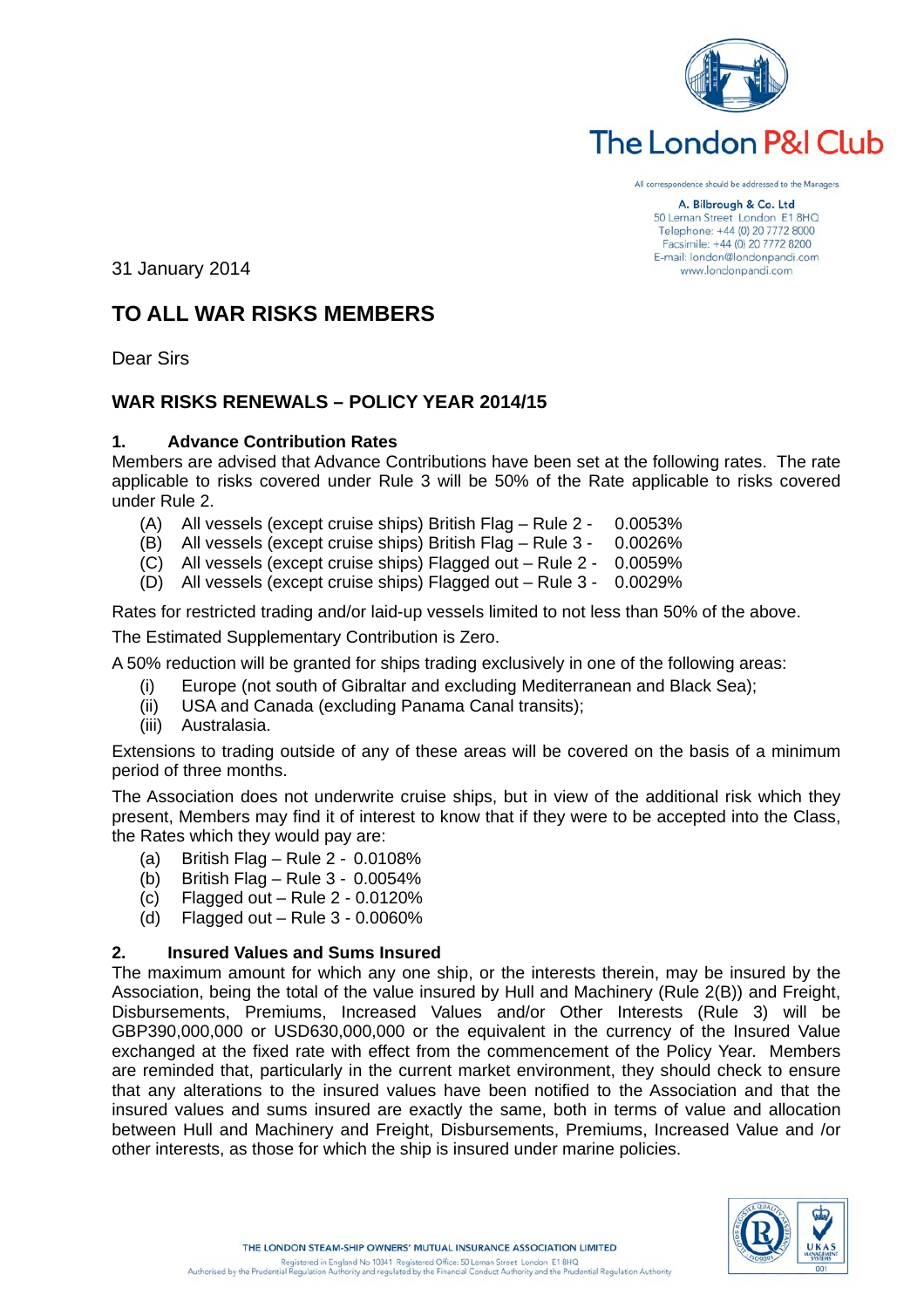It should be borne in mind that under the terms of the Reinsurance Agreement between this Association and Her Majesty's Government, the Insured Value for Queen's Enemy Risks purposes (Rule 2(A)) will usually be the total loss value under Members' marine policies.

# **3. Protection and Indemnity Cover (Rule 2 Part D)**

The limit of liability for claims under Rule 2 Part D will be GBP325,000,000 each ship any one accident or series of accidents arising out of one event, or USD500,000,000 if that is the currency of the ship's insured value and any sum insured.

# **4. Additional Premium Areas**

In accordance with the Association's Rule 19.3 (Class 7 War Risks), the additional premium areas with effect from 00:01 hours GMT on 20 February 2014 are shown in the attached schedule.

# **5. Best Management Practices to Deter Piracy**

The London P&I Club strongly recommends that all Members implement and adopt the Best Management Practices to Deter Piracy in the Gulf of Aden & relevant parts of Indian Ocean, including the registering requirements specified. These practices have been developed by industry and naval forces and should be particularly useful in the preparation of ships' anti-piracy contingency plans. The August 2011 version of the Best Management Practices document is available on The London Club web site:

[http://www.londonpandi.com/\\_common/updateable/downloads/bmp\\_4.pdf](http://www.londonpandi.com/_common/updateable/downloads/bmp_4.pdf)

# **6. Sanctions**

The Rules of the 2014/15 Policy Year incorporate the Sanctions Limitation and Exclusion provisions broadly as identified within the Association's Circular of 2 March 2011. The full text is attached. An Insured Owner's insurance may be prejudiced in the event that the Entered Ship is employed in a manner that has or will expose the Association to the risk of sanctions which the Committee in its sole discretion determines may materially affect the Association in any way whatsoever.

In addition, liabilities, costs and expenses that are not recovered under the pooling and/or reinsurance arrangements of the Class by reason of the fact that payment of such claims would expose the other parties to the Pool and/or reinsurers to sanctions are excluded unless the Committee in its sole discretion determines otherwise.

The Association strongly recommends that Members comply with the provisions of the relevant sanctions regimes in order to minimise the risk of their cover being prejudiced or being unable to make a recovery. Compliance will inevitably involve the exercise of due diligence by the Member in relation to any trading involving Iran or other sanctioned countries or with certain designated individuals or companies. Members are referred to the further information and advice available on the Association's website, [www.londonpandi.com/sanctions/](http://www.londonpandi.com/sanctions/)

# **7. Port of Registry**

Members are also reminded that they should advise the Managers of any change of port of registry.

Yours faithfully A BILBROUGH & CO LTD (MANAGERS)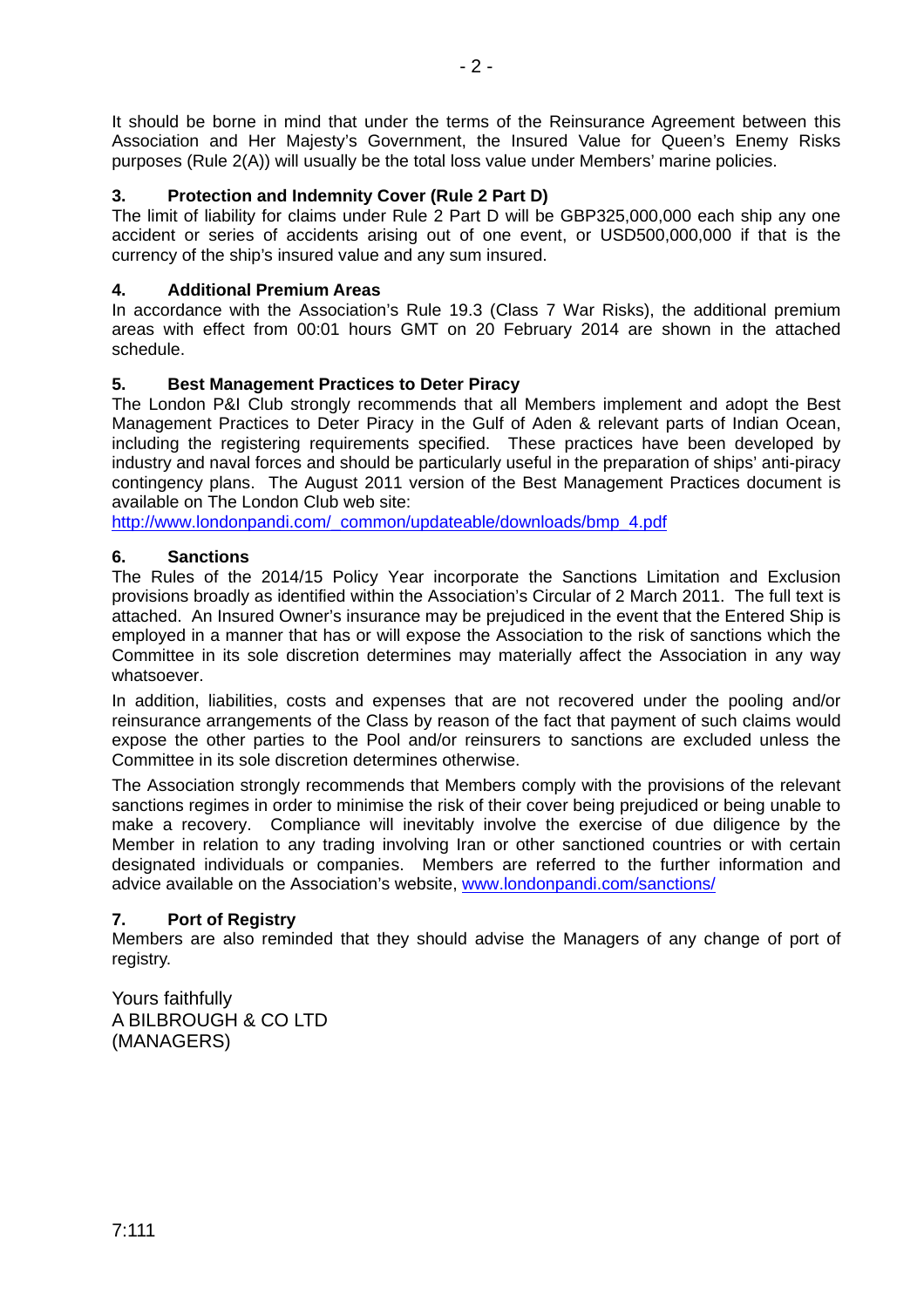#### **The Additional Premium Areas in force at 00:01 hours GMT on 20 February 2014:**

# **Africa**

Benin Eritrea, but only south of 15ºN Gulf of Guinea, but only in respect of the area enclosed by:

1 on the northern side the coast of Benin, Togo and Nigeria

- 2 on the western side a straight line from the border, on the coast, of Ghana and Togo to position latitude 3ºN, longitude 1º10'E
- 3 on the southern side a straight line from there to position latitude 3ºN, longitude 8ºE
- 4 on the eastern side a straight line from there to latitude 4ºN, longitude 8º31'E and then from there to the border, on the coast, of Nigeria and Cameroon.

Libya Nigeria Somalia Togo

#### **Indonesia/Malaysia**

Borneo, north east coast of, between and including Kudat and Tarakan Jakarta

#### **Middle East**

Iran Iraq Israel Lebanon Saudi Arabia **Syria** Yemen

#### **Philippines**

Sulu Archipelago including Jolo

[From Tanjung Bidadari (5º49'·6N, 118º21'·0E) along the east coat of Sabah to Tanjung Bagahak Light (4º56'·5N, 118º38'·3E); thence south-eastwards to Pulau Mataking Light (4º34'·6N, 118º57'·0E); thence southwards to position 3º32'·0N, 118º57'·0E; thence north-eastwards to position 5º50'·0N, 122º31'·0E; thence northwards to position 7º06'·6N, 122º31'·0E; thence westwards to Batorampon Point Light (7º06'·6N, 121º53'·8E); thence west-south-westwards to Tanjung Bidadari.]

# **South America**

Venezuela

#### **Indian Ocean/Arabian Sea/Gulf of Aden/Gulf of Oman/Southern Red Sea**

- (a) On the north-west, by the Red Sea, south of latitude 15ºN
- (b) on the west of the Gulf of Oman by longitude 58ºE
- (c) on the east, longitude 78ºE
- (d) and on the south, latitude 12ºS.

Excepting coastal waters of adjoining territories up to 12 nautical miles offshore unless otherwise provided.

Specific ports, places and coasts should be understood to include harbours, offshore installations, terminals and adjacent waters unless otherwise agreed.